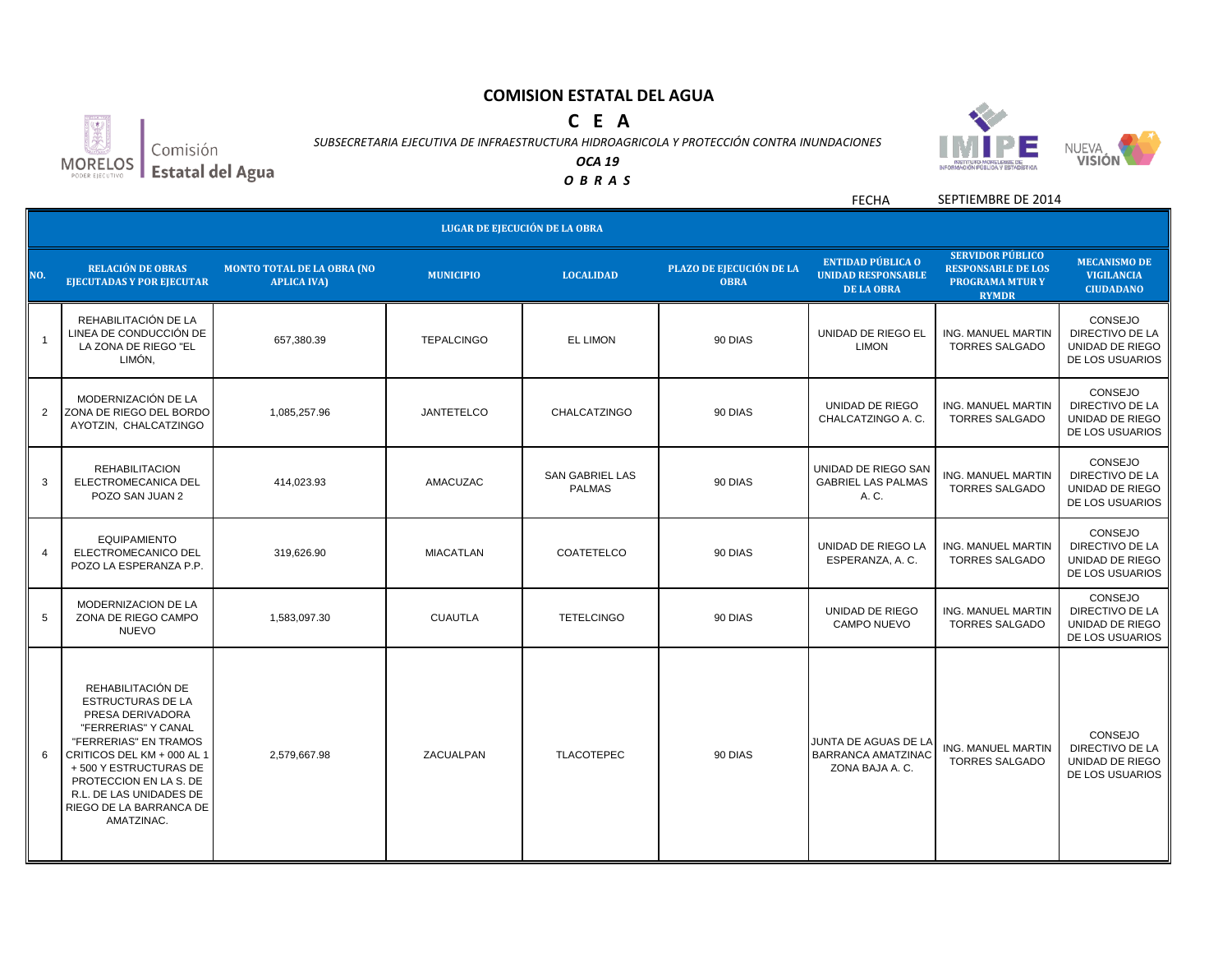# **C E A**



*SUBSECRETARIA EJECUTIVA DE INFRAESTRUCTURA HIDROAGRICOLA Y PROTECCIÓN CONTRA INUNDACIONES*



*OCA 19 O B R A S*

> FECHA SEPTIEMBRE DE 2014

|                | <b>LUGAR DE EJECUCIÓN DE LA OBRA</b>                                                                                                                                                       |                                                         |                        |                            |                                         |                                                                            |                                                                                               |                                                                  |  |
|----------------|--------------------------------------------------------------------------------------------------------------------------------------------------------------------------------------------|---------------------------------------------------------|------------------------|----------------------------|-----------------------------------------|----------------------------------------------------------------------------|-----------------------------------------------------------------------------------------------|------------------------------------------------------------------|--|
| NO.            | <b>RELACIÓN DE OBRAS</b><br><b>EJECUTADAS Y POR EJECUTAR</b>                                                                                                                               | <b>MONTO TOTAL DE LA OBRA (NO</b><br><b>APLICA IVA)</b> | <b>MUNICIPIO</b>       | <b>LOCALIDAD</b>           | PLAZO DE EJECUCIÓN DE LA<br><b>OBRA</b> | <b>ENTIDAD PÚBLICA O</b><br><b>UNIDAD RESPONSABLE</b><br><b>DE LA OBRA</b> | <b>SERVIDOR PÚBLICO</b><br><b>RESPONSABLE DE LOS</b><br><b>PROGRAMA MTURY</b><br><b>RYMDR</b> | <b>MECANISMO DE</b><br><b>VIGILANCIA</b><br><b>CIUDADANO</b>     |  |
| $\overline{7}$ | <b>ENTUBAMIENTO DE LA RED</b><br>DE CONDUCCION Y<br>DISTRIBUCION DE LA ZONA<br>DE RIEGO DE LA UNIDAD DE<br>RIEGO TELIXTAC POZO NO.<br>19, A.C.                                             | 1.177.408.36                                            | ZACUALPAN              | <b>TLACOTEPEC</b>          | 90 DIAS                                 | UNIDAD DE RIEGO<br>TELIXTAC POZO NO. 19,<br>A.C.                           | <b>ING. MANUEL MARTIN</b><br><b>TORRES SALGADO</b>                                            | CONSEJO<br>DIRECTIVO DE LA<br>UNIDAD DE RIEGO<br>DE LOS USUARIOS |  |
| 8              | RED ELECTRICA DE ALTA<br><b>TENSIÓN Y ENTUBAMIENTO</b><br>DE LA RED DE CONDUCCIÓN<br>Y DISTRIBUCIÓN DE LA ZONA<br>DE RIEGO UNIDAD DE RIEGO<br>LOS POCHOTES DEL EJIDO<br>DE COCOYOTLA, A.C. | 2,615,439.38                                            | <b>COATLAN DEL RIO</b> | COCOYOTLA                  | 90 DIAS                                 | UNIDAD DE RIEGO LOS<br><b>POCHOTES</b><br>COCOYOTLA                        | <b>ING. MANUEL MARTIN</b><br><b>TORRES SALGADO</b>                                            | CONSEJO<br>DIRECTIVO DE LA<br>UNIDAD DE RIEGO<br>DE LOS USUARIOS |  |
| 9              | <b>REHABILITACION DE EQUIPO</b><br>DE BOMBEO Y<br><b>ENTUBAMIENTO DE LA RED</b><br>DE CONDUCCION Y<br>DISTRIBUCION DE LA ZONA<br>DE RIEGO DE LA U.R.<br>MARCELINO RODRIGUEZ<br>POZO NO. 4  | 1,891,787.16                                            | <b>AXOCHIAPAN</b>      | <b>MARCELINO RODRIGUEZ</b> | 90 DIAS                                 | UNIDAD DE RIEGO<br><b>MARCELINO</b><br>RODRIGUEZ POZO NO.                  | <b>ING. MANUEL MARTIN</b><br><b>TORRES SALGADO</b>                                            | CONSEJO<br>DIRECTIVO DE LA<br>UNIDAD DE RIEGO<br>DE LOS USUARIOS |  |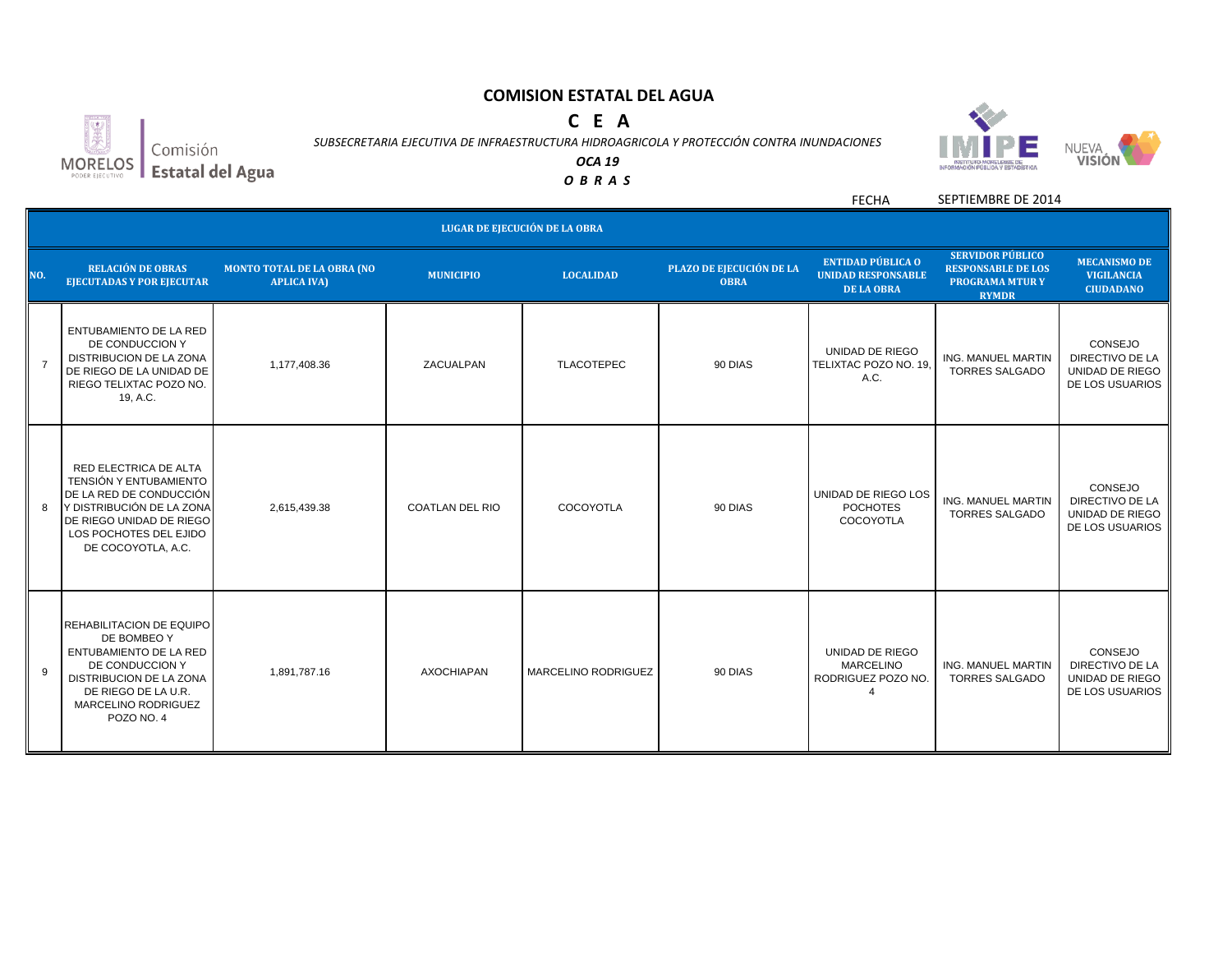# **C E A**



*SUBSECRETARIA EJECUTIVA DE INFRAESTRUCTURA HIDROAGRICOLA Y PROTECCIÓN CONTRA INUNDACIONES OCA 19*



*O B R A S*





Estatal del Agua

FECHA SEPTIEMBRE DE 2014

|     | LUGAR DE EJECUCIÓN DE LA OBRA                                                                                                                                                                                 |                                                         |                          |                   |                                         |                                                                            |                                                                                               |                                                                         |  |
|-----|---------------------------------------------------------------------------------------------------------------------------------------------------------------------------------------------------------------|---------------------------------------------------------|--------------------------|-------------------|-----------------------------------------|----------------------------------------------------------------------------|-----------------------------------------------------------------------------------------------|-------------------------------------------------------------------------|--|
| NO. | <b>RELACIÓN DE OBRAS</b><br><b>EJECUTADAS Y POR EJECUTAR</b>                                                                                                                                                  | <b>MONTO TOTAL DE LA OBRA (NO</b><br><b>APLICA IVA)</b> | <b>MUNICIPIO</b>         | <b>LOCALIDAD</b>  | PLAZO DE EJECUCIÓN DE LA<br><b>OBRA</b> | <b>ENTIDAD PÚBLICA O</b><br><b>UNIDAD RESPONSABLE</b><br><b>DE LA OBRA</b> | <b>SERVIDOR PÚBLICO</b><br><b>RESPONSABLE DE LOS</b><br><b>PROGRAMA MTURY</b><br><b>RYMDR</b> | <b>MECANISMO DE</b><br><b>VIGILANCIA</b><br><b>CIUDADANO</b>            |  |
| 10  | MODERNIZACION DE LA RED<br>DE CONDUCCION DE LA<br>TOMA" AGUAYOCA" Y<br><b>TANQUE DE</b><br>ALMACENAMIENTO DE 200<br>DE LA TOMA SHANTAMALCO<br>MARGEN DERECHA DE LA<br>UNIDAD DE RIEGO ELLE-YI-<br>HAPAN, A.C. | 1,714,491.08                                            | <b>TETELA DEL VOLCAN</b> | <b>HUEYAPAN</b>   | 90 DIAS                                 | UNIDAD DE RIEGO ELLE-<br>YI-HAPAN, A.C.                                    | <b>ING. MANUEL MARTIN</b><br><b>TORRES SALGADO</b>                                            | CONSEJO<br>DIRECTIVO DE LA<br>UNIDAD DE RIEGO<br>DE LOS USUARIOS        |  |
| 11  | <b>ENTUBAMIENTO DE LA RED</b><br>DE DISTRIBUCION ZONA DE<br>RIEGO DEL CAMPO SANTA<br>CRUZ DE LA SEC. DE RIEGO<br>NO. 23 EJIDO DE<br><b>JONACATEPEC</b>                                                        | 2,031,859.99                                            | <b>JONACATEPEC</b>       | <b>SANTA CRUZ</b> | 90 DIAS                                 | UNIDAD DE RIEGO<br><b>CAMPO SANTA CRUZ</b><br>SECCIÓN DE RIEGO NO.<br>23   | <b>ING. MANUEL MARTIN</b><br><b>TORRES SALGADO</b>                                            | CONSEJO<br>DIRECTIVO DE LA<br>UNIDAD DE RIEGO<br>DE LOS USUARIOS        |  |
| 12  | REHABILITACIÓN DE LA<br>PLANTA DE BOMBEO EL<br>COCO                                                                                                                                                           | 1,110,841.00                                            | PUENTE DE IXTLA          | EL COCO           | 90 DIAS                                 | UNIDAD DE RIEGO EL<br>COCO A.C.                                            | ING. MANUEL MARTIN<br><b>TORRES SALGADO</b>                                                   | CONSEJO<br>DIRECTIVO DE LA<br>UNIDAD DE RIEGO<br>DE LOS USUARIOS        |  |
| 13  | REHABILITACIÓN DE<br>CANALES DEL EJIDO DE<br><b>XALOSTOC</b>                                                                                                                                                  | 1,881,224.12                                            | <b>AYALA</b>             | <b>XALOSTOC</b>   | 90 DIAS                                 |                                                                            | ING. MANUEL MARTIN<br><b>TORRES SALGADO</b>                                                   | CONSEJO<br>DIRECTIVO DE LA<br>UNIDAD DE RIEGO<br>DE LOS USUARIOS        |  |
| 14  | <b>REHABILITACION Y</b><br>MODERNIZACION DE LA<br>UNIDAD DE RIEGO "LA<br>CAMARONERA"                                                                                                                          | 3,699,374.02                                            | <b>TLAQUILTENANGO</b>    | LA MEZQUITERA     | 90 DIAS                                 | UNIDAD DE RIEGO "LA<br>CAMARONERA"                                         | ING. MANUEL MARTIN<br><b>TORRES SALGADO</b>                                                   | CONSEJO<br>DIRECTIVO DE LA<br>UNIDAD DE RIEGO<br>DE LOS USUARIOS        |  |
| 15  | REHABILITACIÓN DE POZO Y<br>EQUIPO ELECTROMECANICO<br>DE LA UNIDAD DE RIEGO<br>"PAREDONES" POZO NO. 2                                                                                                         | 479,856.00                                              | <b>CUAUTLA</b>           | <b>CUAUTLIXCO</b> | 90 DIAS                                 | UNIDAD DE RIEGO<br>"PAREDONES" POZO<br>NO. 2                               | <b>ING. MANUEL MARTIN</b><br><b>TORRES SALGADO</b>                                            | <b>CONSEJO</b><br>DIRECTIVO DE LA<br>UNIDAD DE RIEGO<br>DE LOS USUARIOS |  |